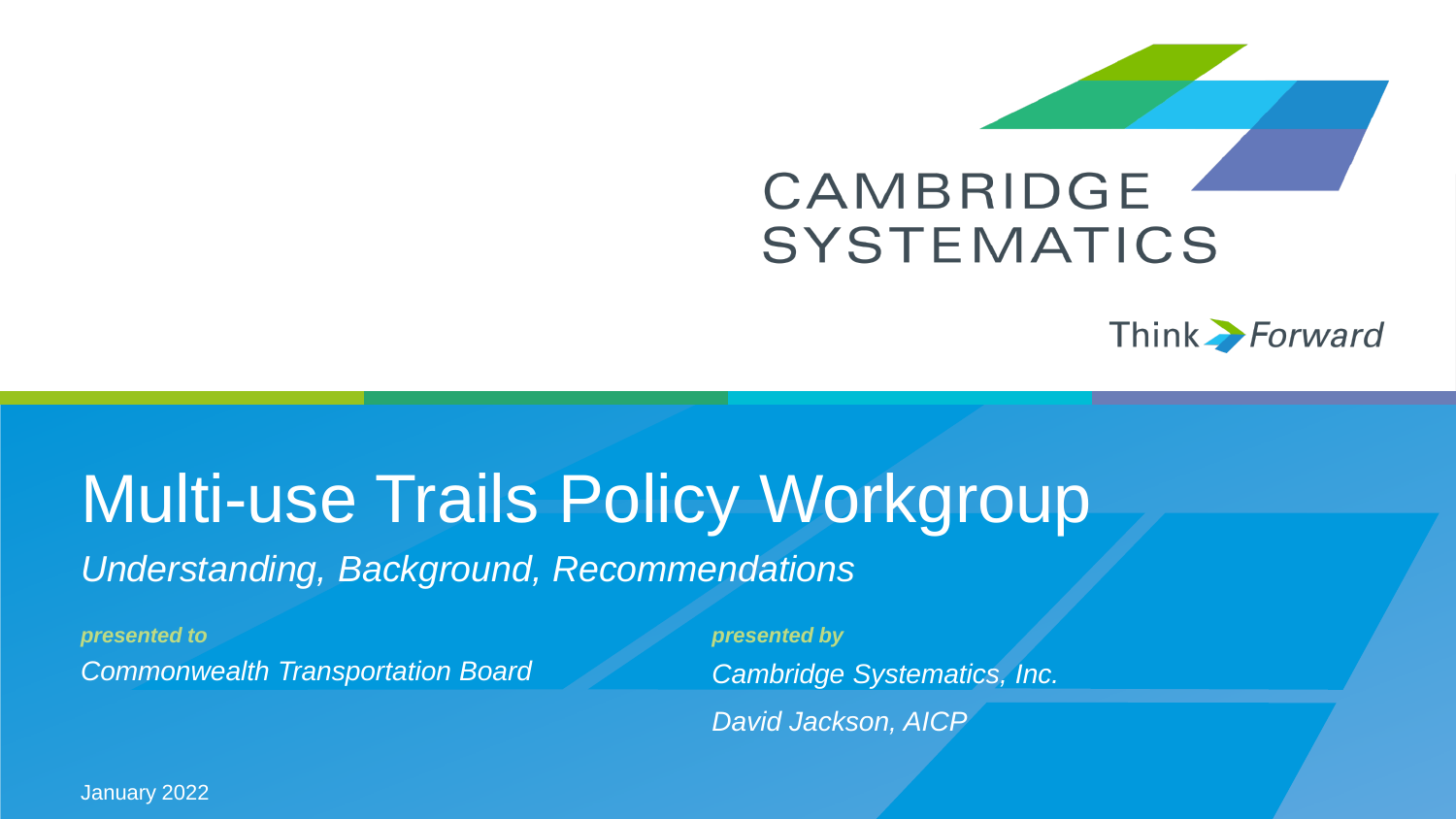## **Understanding – Multi-use Trails Workgroup**

- ◆ In 2021, the Appropriations Act directed the Office of Intermodal Planning and Investment (OIPI) to coordinate a policy working group comprised of representatives from –
	- Virginia Department of Transportation (VDOT)
	- Department of Rail and Public Transportation (DRPT)
	- Department of Conservation and Recreation (DCR)
	- **Statewide Trails Advisory Committee (STAC)**
	- Senate Finance
	- **House Appropriations**

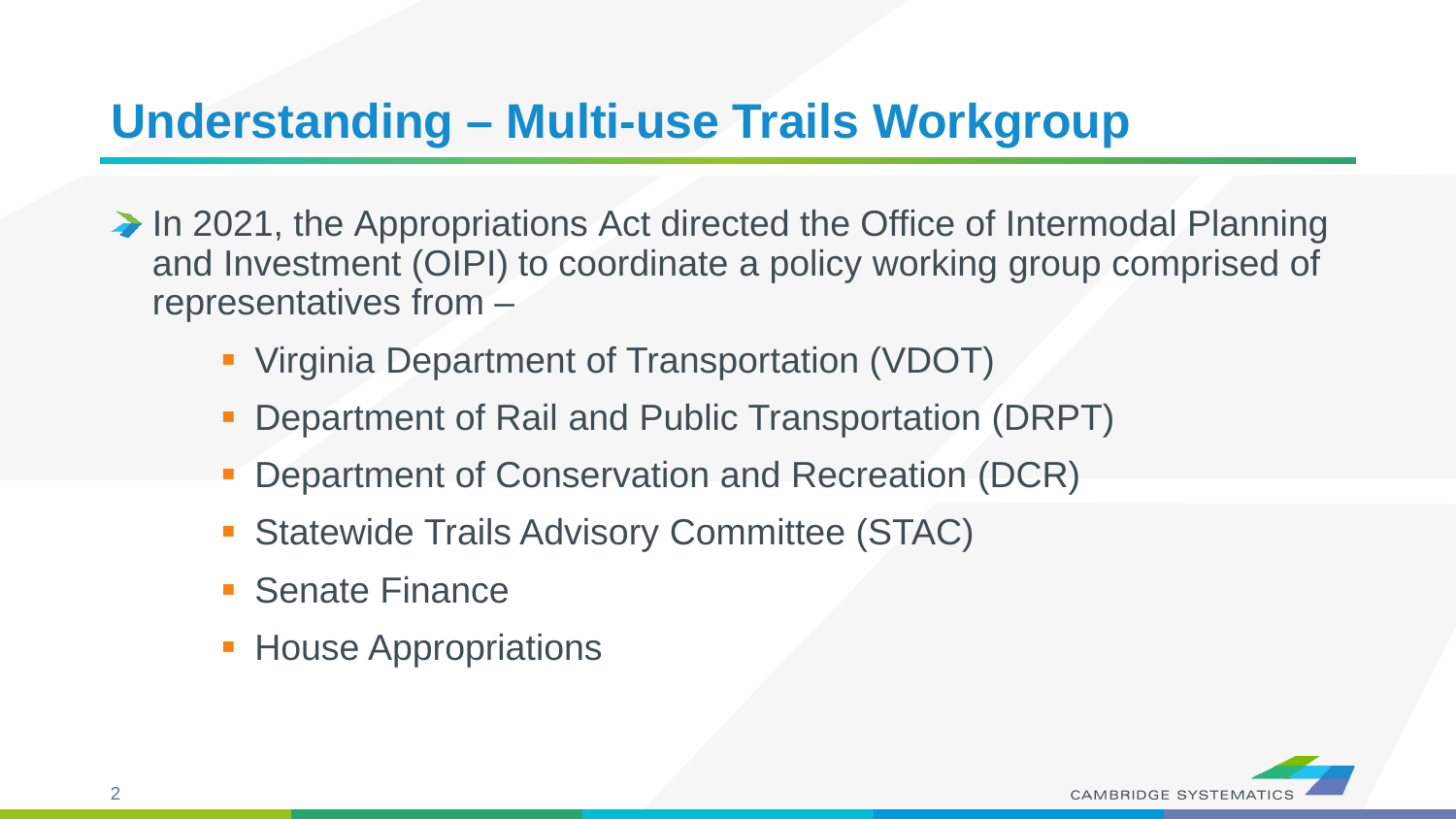## **Understanding – Multi-use Trails Workgroup**

- ◆ The working group shall evaluate and recommend
	- (i) a prioritization process for the identification of new multi-use trail opportunities
	- (ii) master planning process, and
	- (iii) funding needs assessment
- ◆ OIPI to report on the recommendations of the workgroup to the **Chairs of House Appropriations and Senate Finance**
- ◆ OIPI also engaged
	- **Consultant team, led by Cambridge Systematics**
	- Stakeholders (including national, statewide, regional, and local)
	- **Peer states**

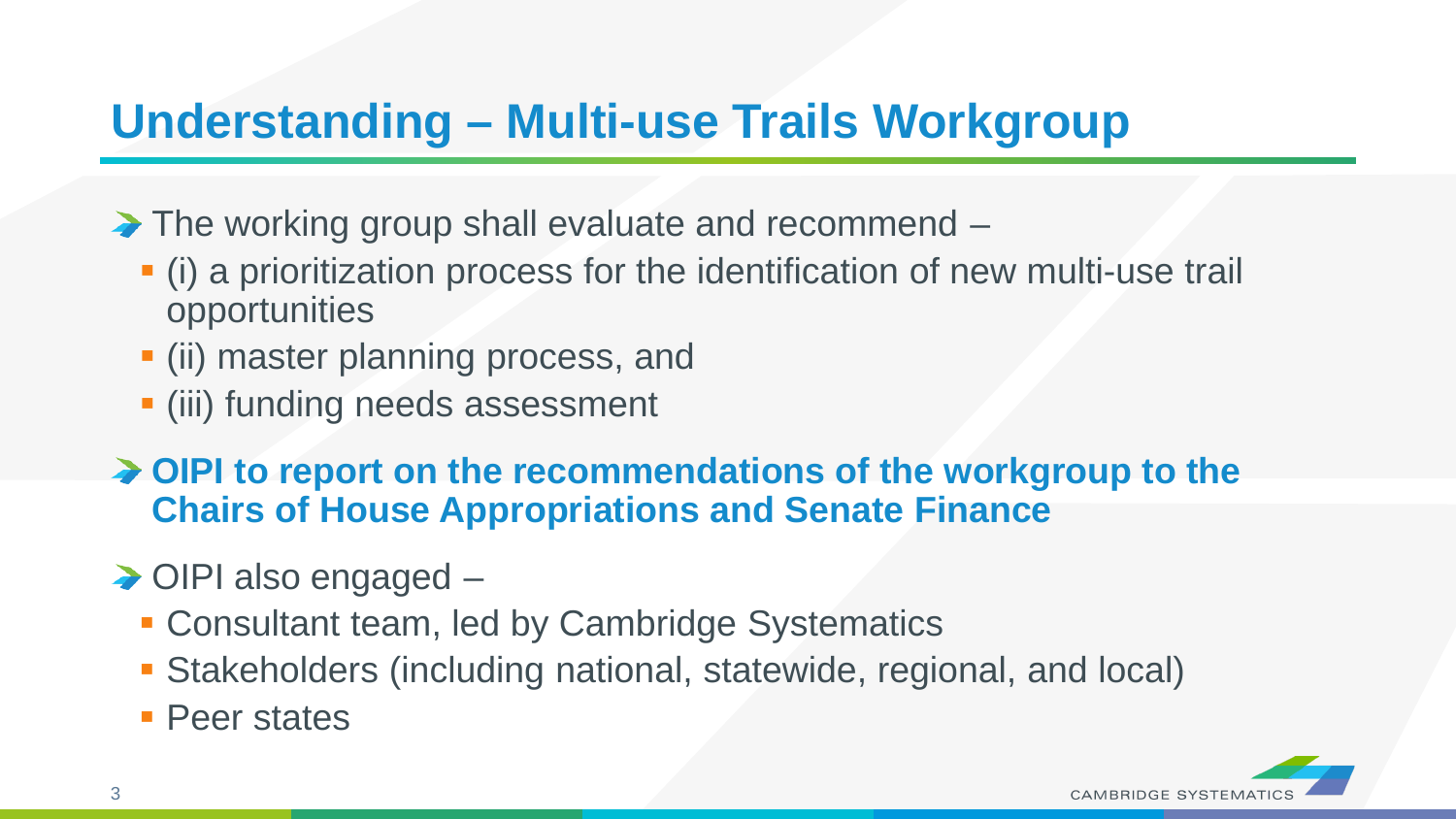## **Background – Multi-Use Trails Definition**

### **The workgroup defined multi-use trails as:**

- » **Serving non-motorized users**
	- Primarily people on foot, bicycle, wheelchair, or horseback
- » **Falling predominately in their own rights-of-way**
	- Utility corridor or former rail line
	- **Located within road ROW, alongside or on the roadway (separated from vehicle traffic)**

» **Meeting VDOT design standards for accessibility and "shared use paths"**

- Includes hard surface, stone, asphalt or concrete
- Minimum width for safe two-way operation

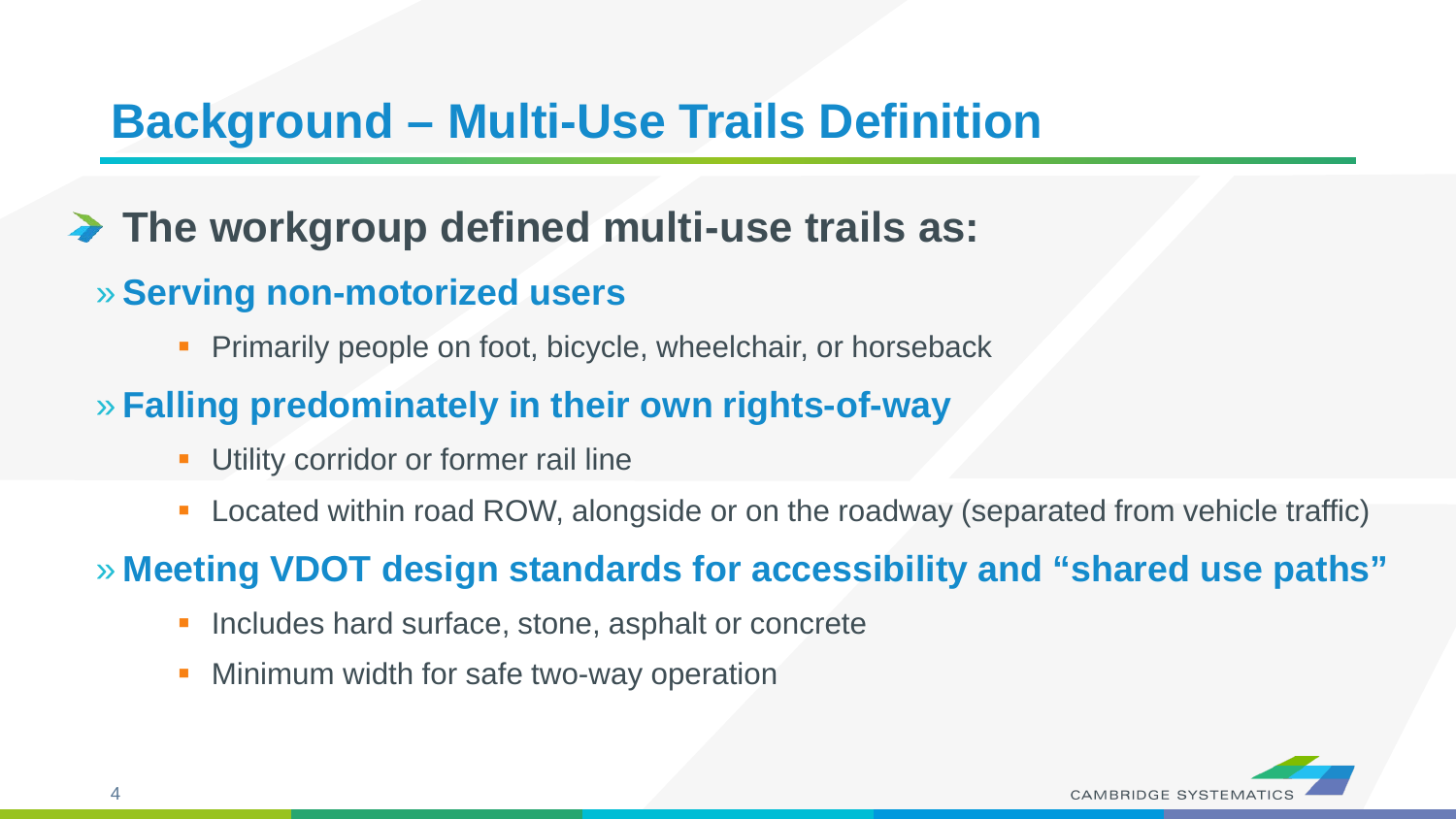## **Background – Example Multi-Use Trails**



*Franklin Street, Richmond Source: East Coast Greenway Alliance*



*W&OD Trail, Falls Church Source: Toole Design Group*



*Virginia Creeper Trail, Washington County Source: Toole Design Group*

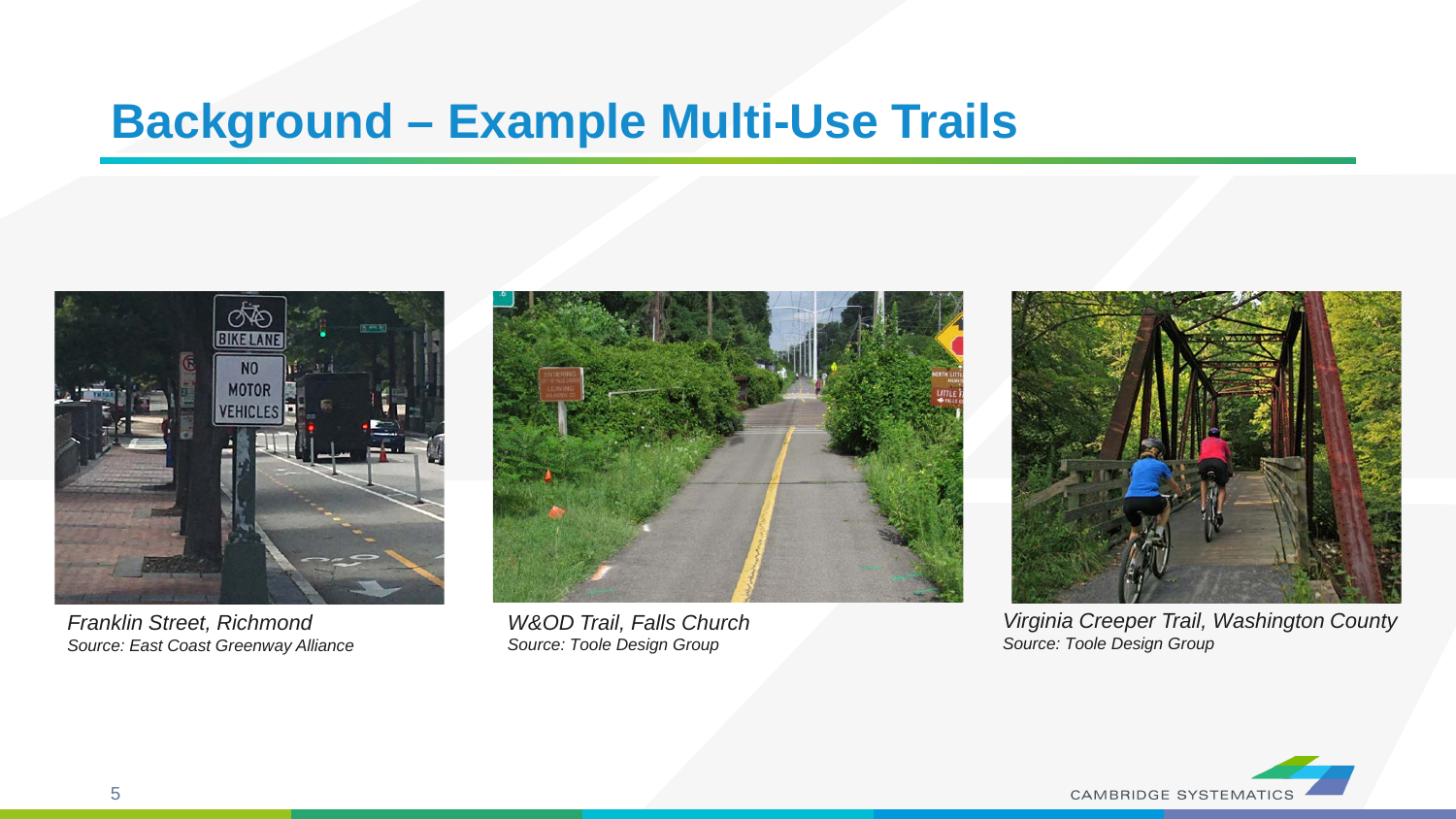## **Background – Multiple Agencies Manage Trails**

#### **No single agency oversees or manages trails**

#### **VDOT**

- **Manages over 450 miles of shared-use paths, mostly along VDOT roads**
- Administers construction of paved paths meeting design standards
- **Focuses on pedestrian and bicycle transportation infrastructure**
- Bike/Pedestrian Program and bicycle facility inventory

### **DCR**

- Manages trails within state parks
- Administers trails conforming to Architectural Barriers Act (ABA) Outdoor Developed Area Guidelines
- **Focuses on recreational trails with ecological, scenic and historic value**

### **DRPT**

 Facilitates coordination with railroads and other stakeholders for Rails to Trail projects

Regional organizations and local governments

- Examples include the Capital Trails Coalition and Roanoke Valley Greenway Commission
- Facilitate planning and coordinate with localities and nonprofits to implement and maintain



6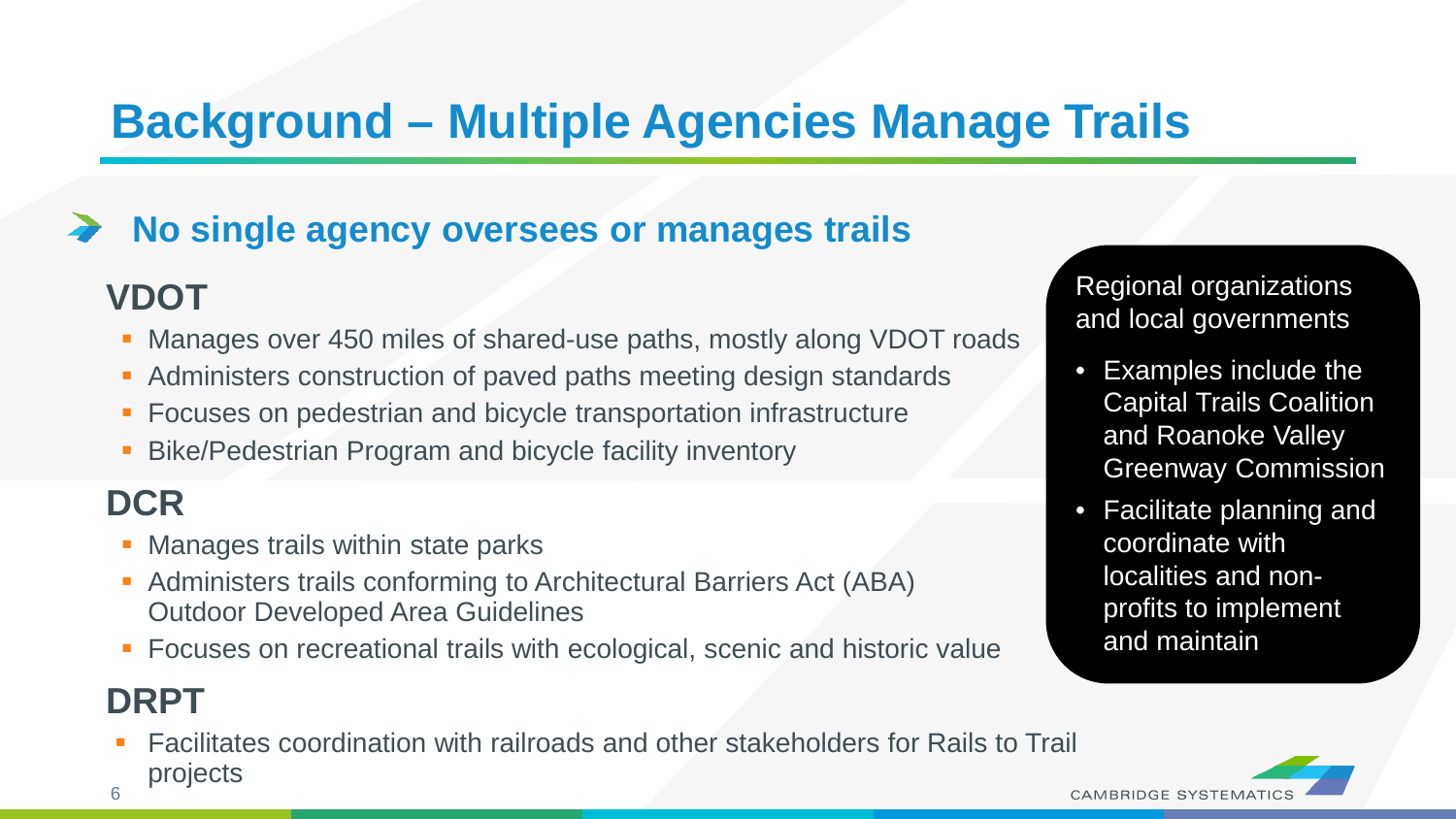## **VDOT's Statewide Bicycle Facility Inventory**

- 1,322 miles of shared-use paths
- 3 designated U.S. Bike Routes and the East Coast **Greenway**
- 140 miles of planned priority regional trails



#### **[Fall Line Trail](https://www.virginiadot.org/projects/richmond/ashland-to-petersburg-trail-study.asp)**

43-mile, multi-jurisdictional trail from Ashland to Petersburg, partially funded for construction through SMART SCALE and the Central Virginia Transportation Authority.

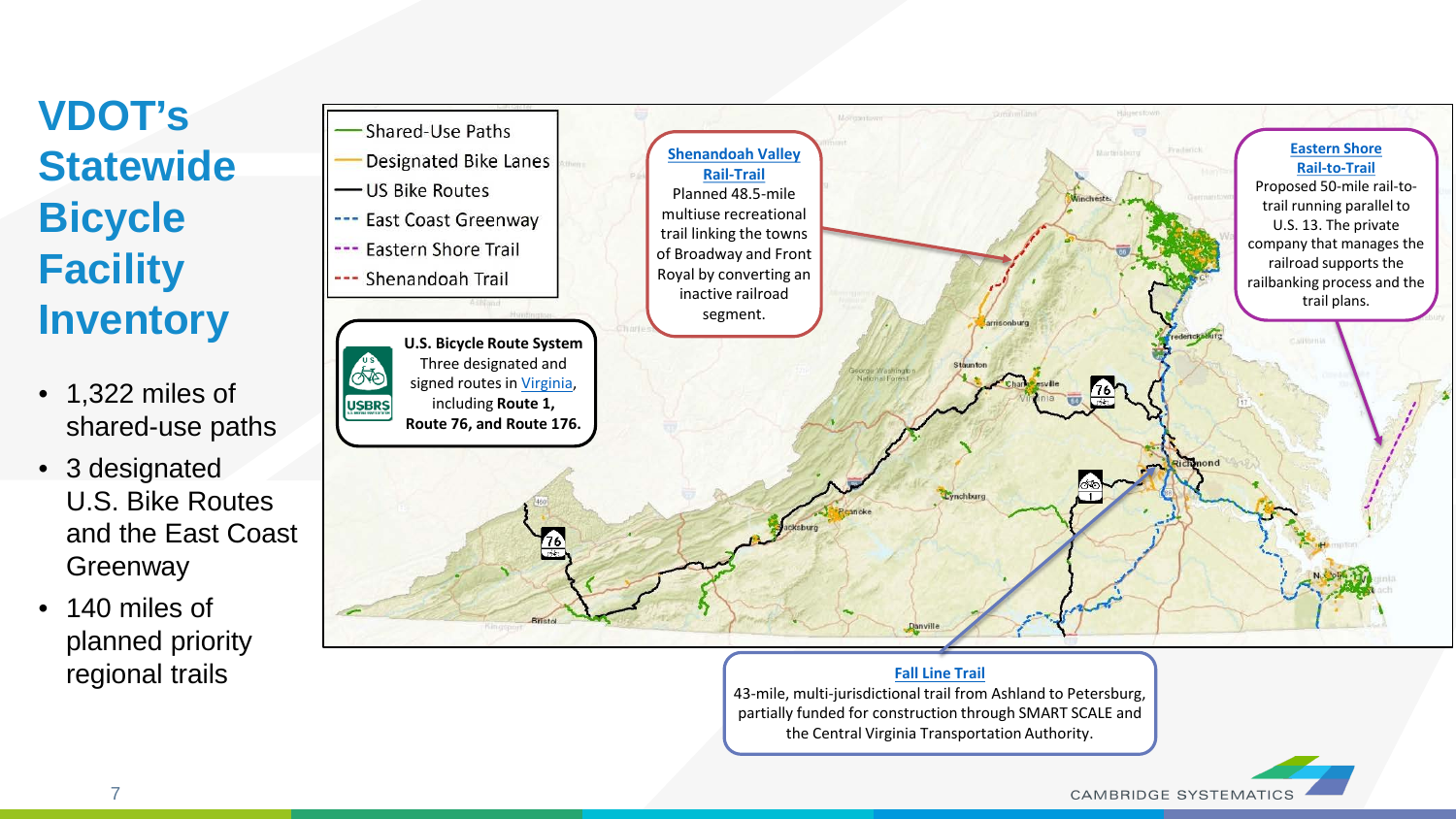## **Background – Trail Funding**

VDOT and DCR fund trails through dedicated federal and state programs that also leverage regional and local sources



Note: DRPT does not explicitly fund trails, but does coordinate with railroads to facilitate rail to trail projects and support railbanking efforts.

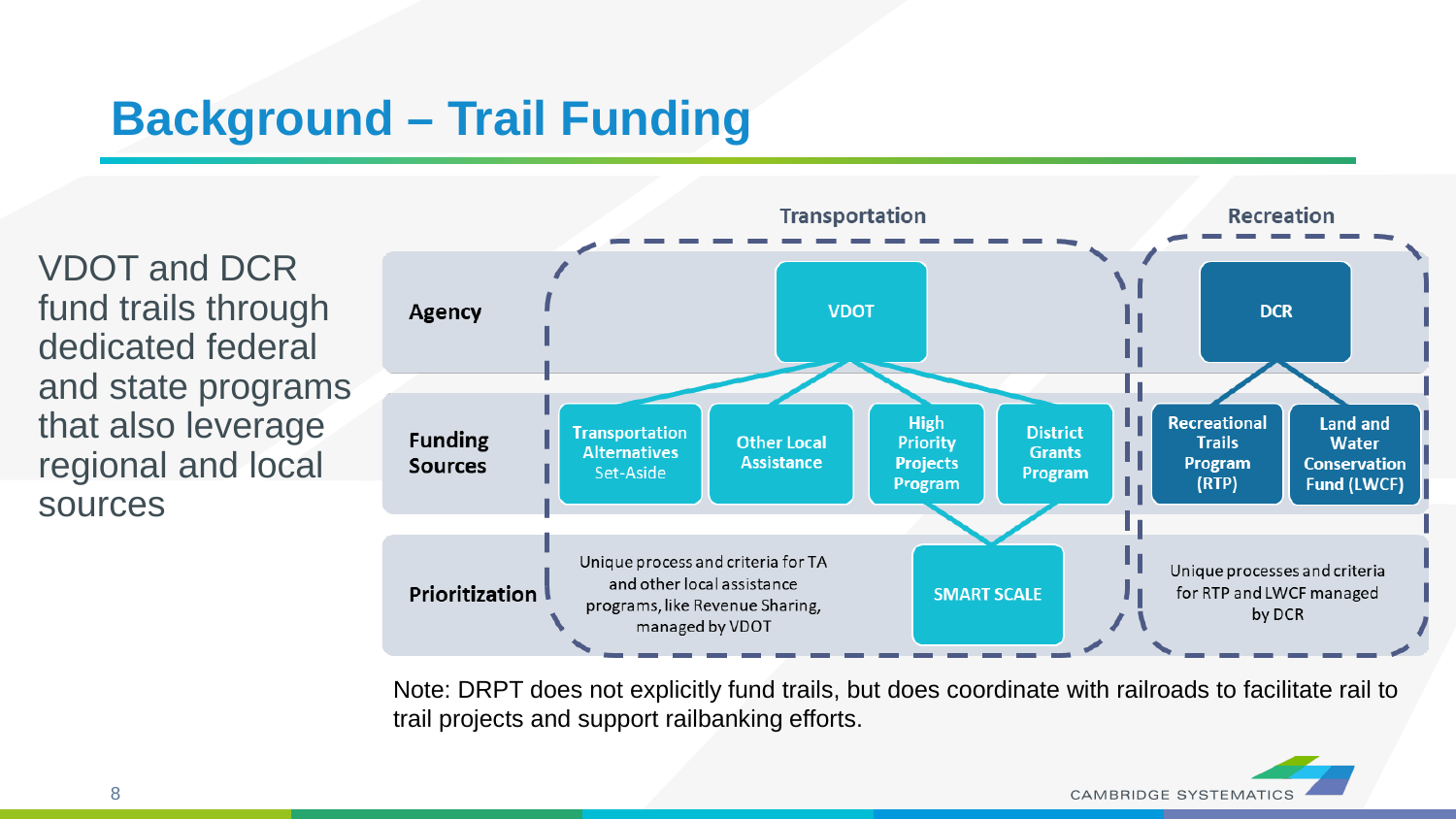## **Background – Assessment Findings**

### **Lack of single agency oversight**

» Missing a single vision and structure of a comprehensive plan

### ◆ No sustained trail funding

- » Full potential constrained by resource limitations, agency roles and responsibilities
- » Missed partnership opportunities with localities, federal partners and private entities

## ◆ Longer regional trails are challenging to fund

» Existing programs support shorter trail segments

### **→ Incomplete data**

» No single map or database identifying and tracking the complete trail network that includes both recreation and transportation

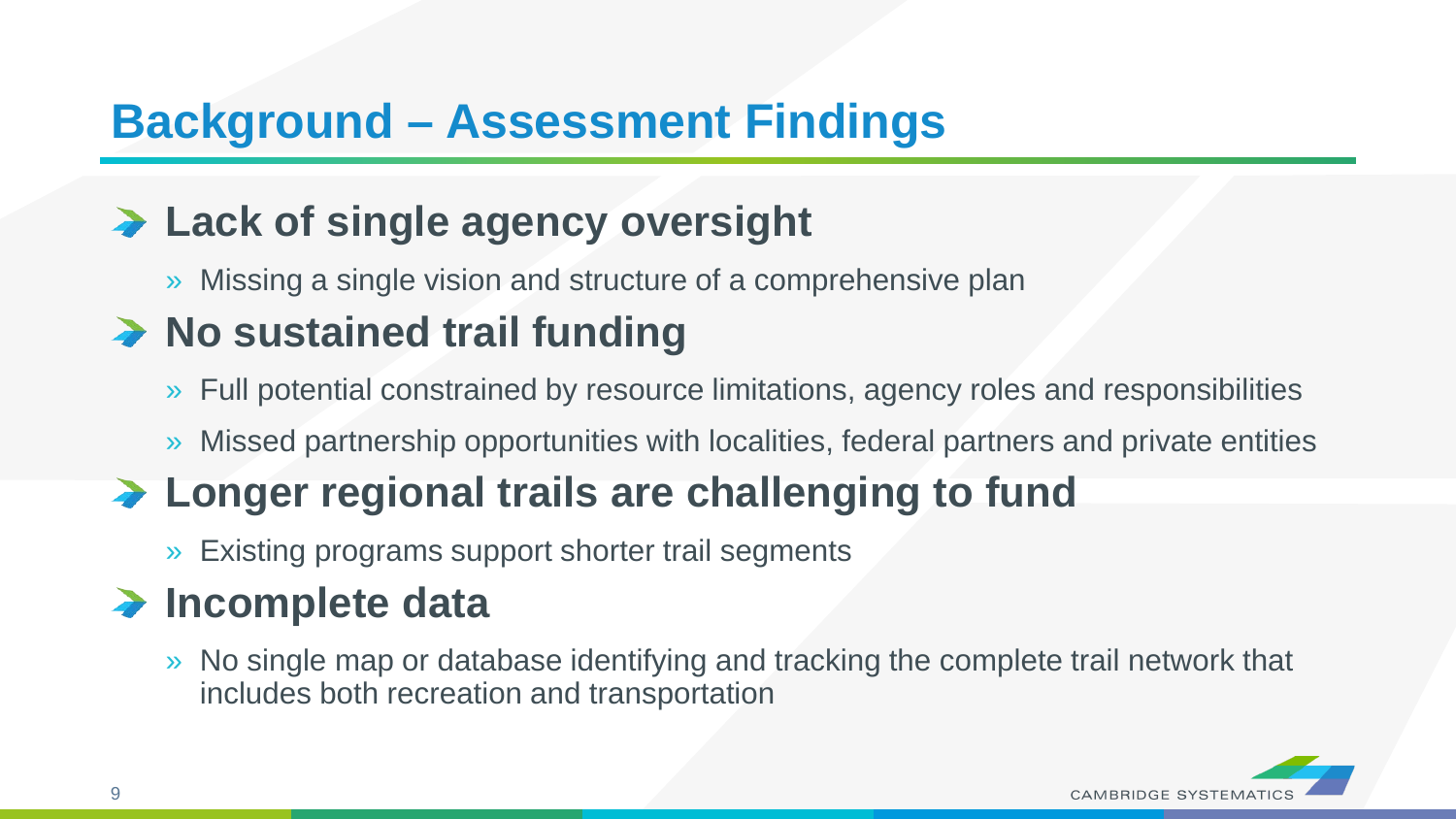## **Recommendations –**

Three primary implementation actions

#### **Establish a State Trails Office or staff the Office of Outdoor Recreation**

Recommend ramping-up to 5 FTEs during FY 2023

#### ◆ Develop a State Trails Plan

Initiate plan in 2022, led by the State Trails Office in coordination with VDOT, DCR, and the State Trails Advisory Committee

#### **Implement the State Trails Program**

Commit an additional \$20 million annually to implement three grant programs managed by the State Trails Office

All funding recommendations are in addition to existing resources committed to VDOT and DCR and programmed capital investments through existing transportation and recreation funding sources.



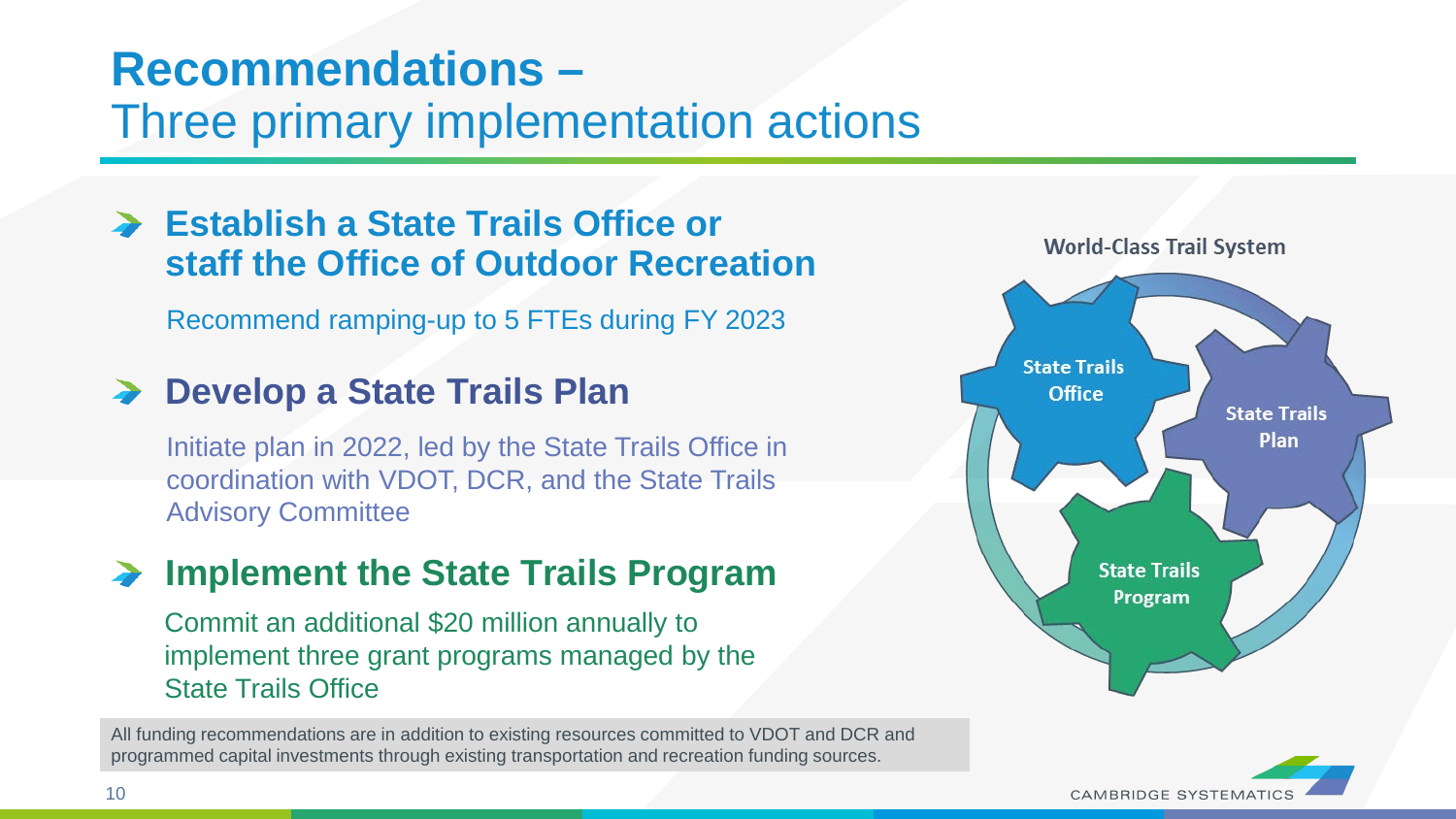## **Recommendation –** Establish State Trails Office

The State Trails Office develops the State Trails Plan, coordinates a State Trails Program, and works with trail partners and stakeholders to strategically support the development of trails throughout the Commonwealth.

- Establishes strategic direction
- Institutes implementation policy
- Leverages VDOT and DCR resources
- Coordinates investment and project priorities
- Markets multi-use trails and works with partners
- Reports on progress

**Next Step: Set aside funding to staff and provide resources to the State Trails Office as soon as possible**

#### **Resources: 5 FTEs starting in FY 2023**

Note – the location of this office is not recommended in the Report

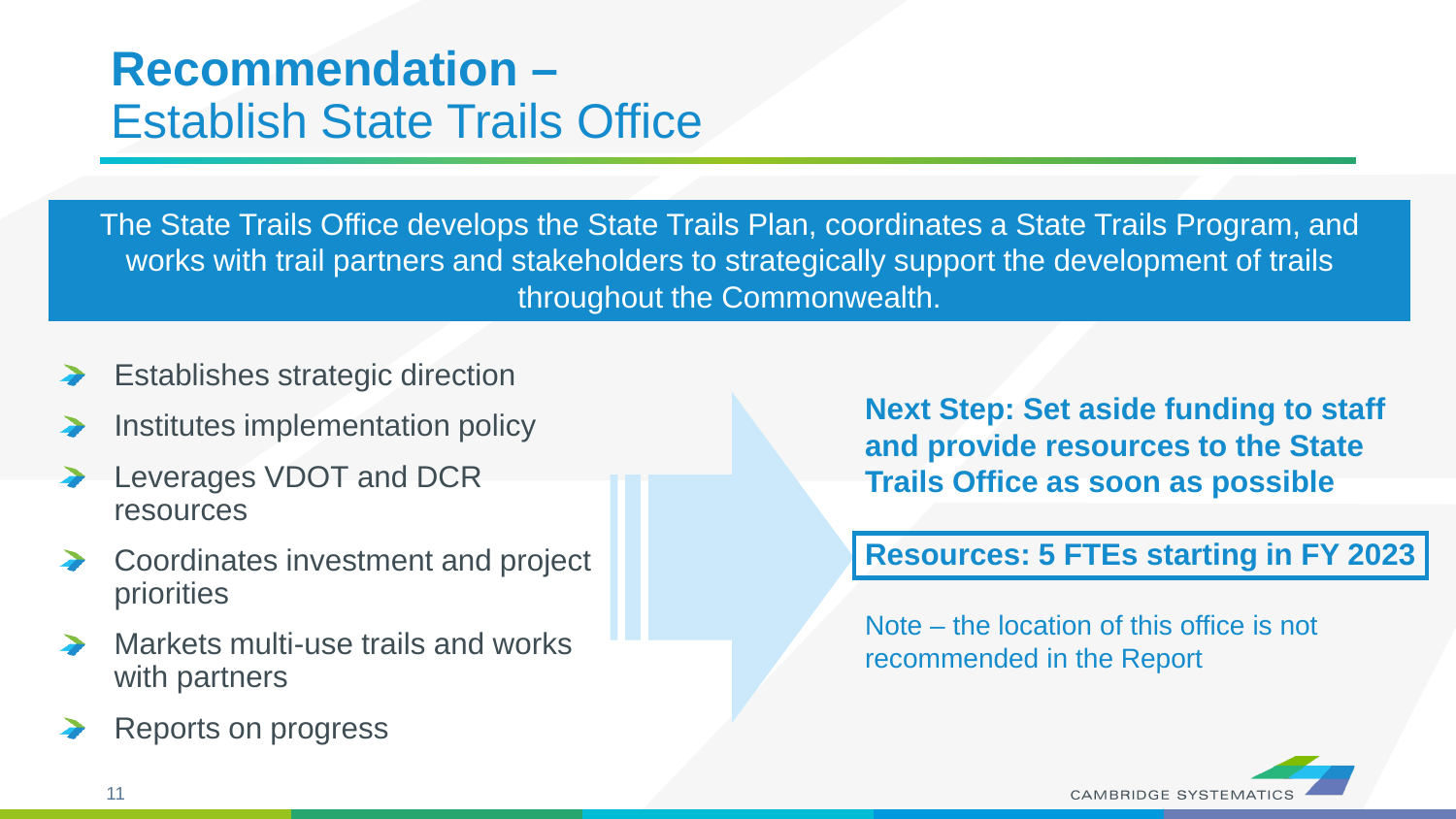## **Recommendation –** Develop State Trails Plan

The most critical step in identifying and prioritizing a multi-use trail network in Virginia is to establish a comprehensive, interagency, State Trails Plan.

- Unified vision and goals
- Defines multi-use trail system
- Clarifies responsibilities
- Initiates a trails master planning process
- Establishes standards and data
- Prioritize needs and investments
- Engages stakeholders and public
- Creates a state trails database

**Next Step: Set aside funding to develop the inaugural State Trails Plan starting in CY 2022** 

**Resources: Additional \$2 million to support plan development, marketing, and outreach by the State Trails Office in 2022 – 2023**

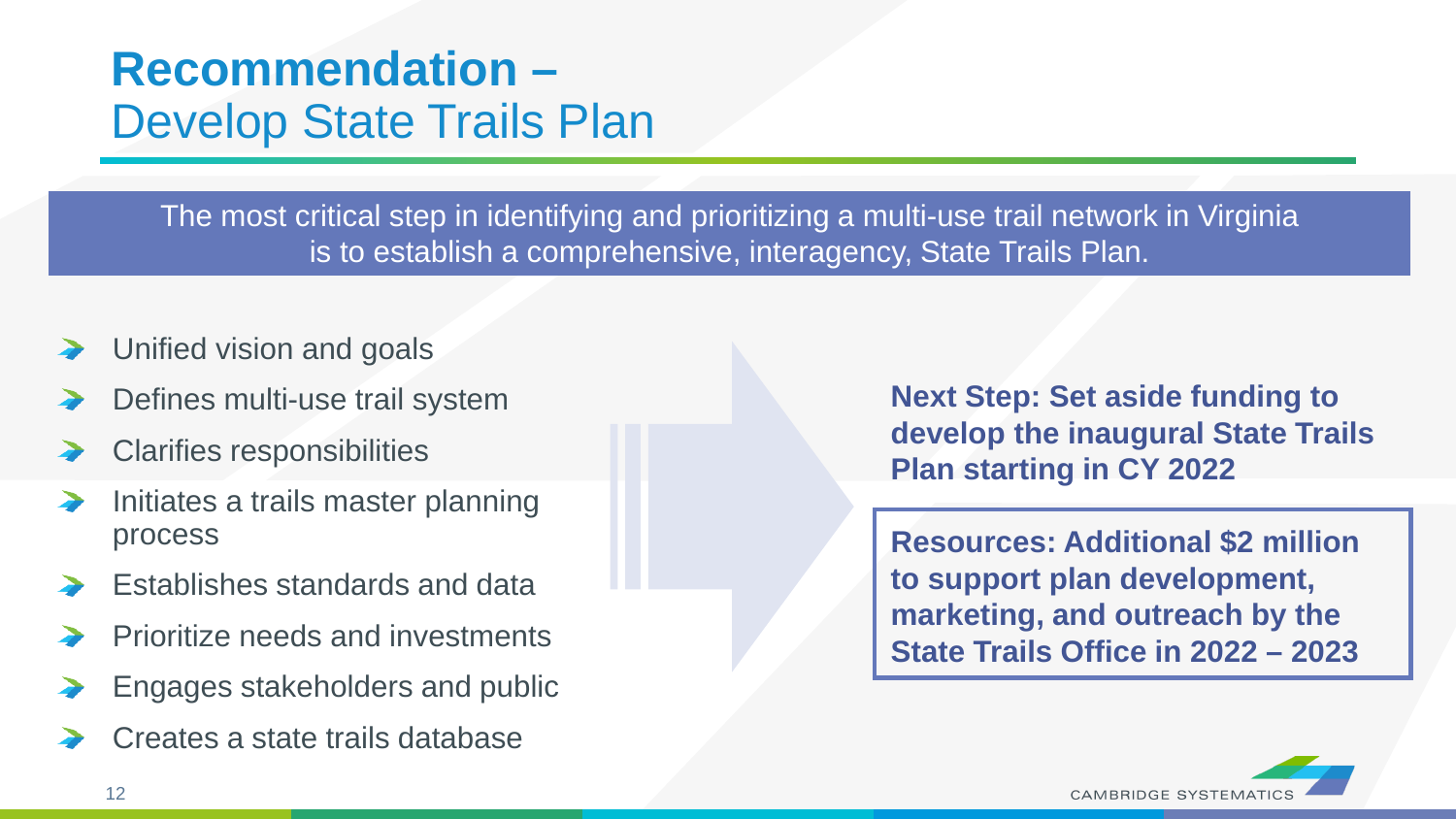## **Recommendation –** Implement a State Trails Program

Funding recommendations operationalize a State Trails Program to enhance planning practice, develop consistent standards and leverage resources to advance projects at different stages of development and delivery.

- Organizes the funding approach
- Maximizes potential of new funding sources
- Leverages existing sources
- Develops and implements grant strategy
- Distributes new state funding

**Next Step: Assign new funding in FY 2023 to establish grant programs and technical assistance opportunities**

**Resources: Additional \$20 million annually to implement three grant programs: planning, construction, maintenance**